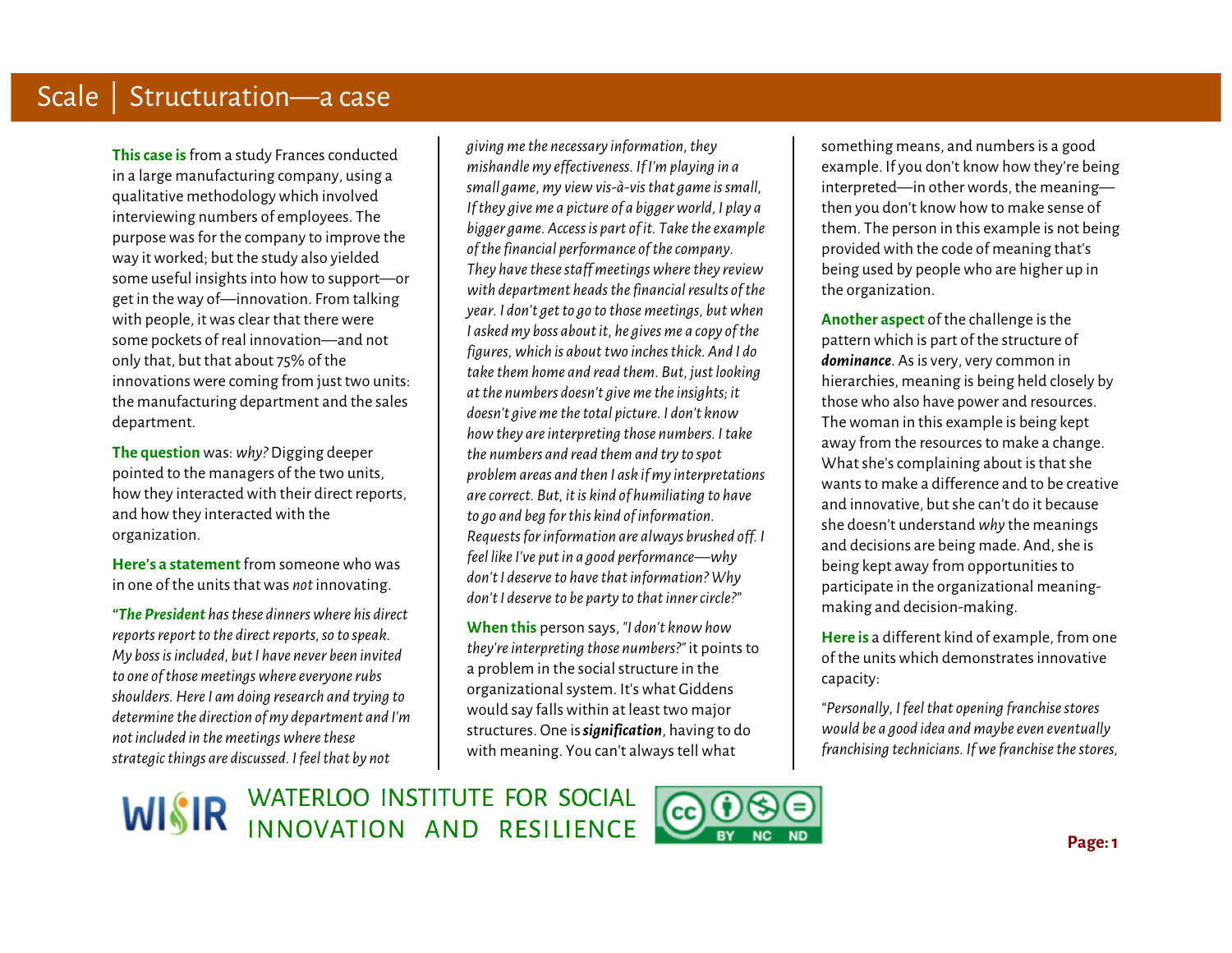*we would immediately improve our bottom line drastically because we would have to cut a number of salaried people. In the long run, the cost base gets lower and stays there. Six months ago, I talked to my division head about this and he said that franchising was only an option you looked at when you were resource poor. But then, last month, I got to thinking that it seemed to me the retrenchment process could be seen as a resource scarcity . . . we were scarce in people. So I did the calculations to see how it would look if we went to a franchise system and I could tell the V.P. was impressed with my logic. He's taken up the idea with the CEO. I enjoy working with him [the department head]. He's a very communicative kind of guy."*

**What this person** is saying is that the department head is prepared to give him the codes of meaning, and some degree of access to power; and once he's got those, he can confidently think about doing something differently.

**Innovation, even** in just one area can have a broader impact on the organizational system as a whole. To increase the changes of this ripple effect, the people who are most aware of the problems have to, in a sense, have the understanding and access to other levels in the system to figure out which of those is going to make the biggest difference to the

hierarchy as a whole. We'll come back to that again.

**It is very** interesting to see the interactions across scales that are actually represented in the ways in which people communicate with each other, hand out resources, and create rules and laws. These elements, all based on the social structures that are accepted in the system, can create a context where people feel permission to do things differently; or where they're never allowed to do or even try things differently. The first context promotes innovation and the second does not.

## **A teaching case**

**Consider the** following case and think about what could be happening at various scales that is affecting this situation We'll practice this type of analysis in more detail when we introduce the journey tool in a future segment; so, keep this example in mind.

**The case:** You have an adopted son, age 14, who has had increasing difficulty in school and has recently had violent outbursts at home. You began seeking help, but were unable to find a psychiatrist who had time to see him. These outbursts escalated in intensity until, last month, he physically attacked your husband/wife.

**He was taken** into custody and now has been placed in a program dealing with disturbed adolescents in a local facility. He finally saw a psychiatrist, who diagnosed attachment disorder. You had one meeting with the psychiatrist, who said he could not discuss details because as your son was 14. He was then assigned a social worker who you met at a group visit. Neither will now return your calls.

**You do not** think, based on your understanding of attachment disorder, that your son is getting adequate treatment. You have a few good conversations with him, but he is volatile and remains uncooperative. In the meeting, the social worker tells you that he feels he has a good rapport with your son.

**The administrator** in charge of the facility tells you that the program will end in two weeks and has asked you for a voluntary financial contribution to the program. You and your spouse refused. You now, finally, have a meeting with your son, the administrator, the psychiatrist, the social worker, and your son.

**Thinking exercise:** Take some time now to identify some of the accepted social structures that are causing problems for this teenager and his family. What role do values

WISIR WATERLOO INSTITUTE FOR SOCIAL